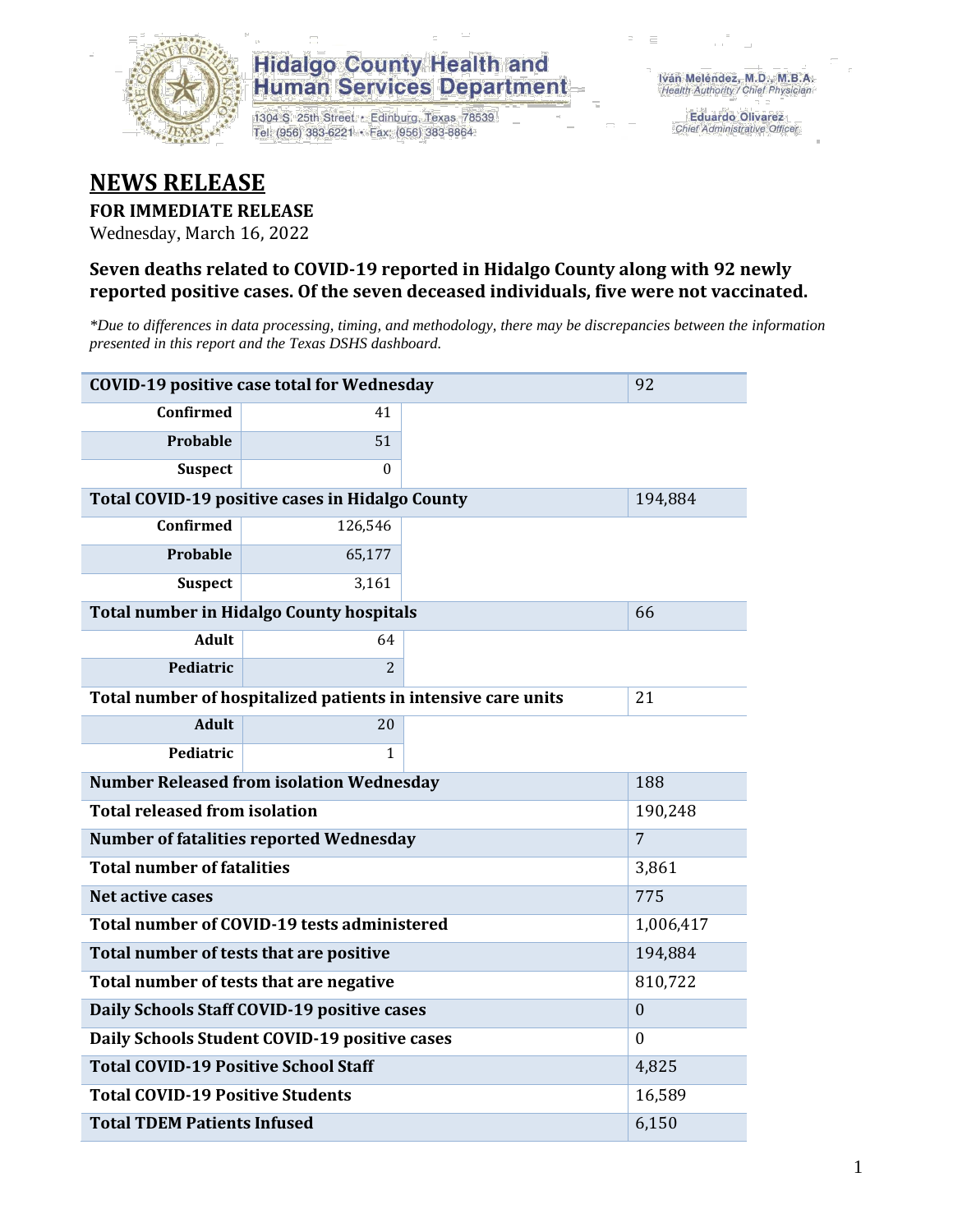

#### **Hidalgo County Health and Human Services Department**

1304 S. 25th Street · Edinburg, Texas 78539 Tel: (956) 383-6221 · Fax: (956) 383-8864

Iván Meléndez, M.D., M.B.A. Health Authority / Chief Physician

> **Eduardo Olivarez** Chief Administrative Officer

*Hidalgo County uses the case status definition provided by the Texas Department of State Health Service's 2020 Epi Case Criteria Guide revised November 2020.*

- *1. Confirmed: A person who has tested positive through a molecular or PCR (oral or nasal swabs) test that looks for the presence of the virus's genetic material.*
- *2. Probable: A person who meets presumptive laboratory evidence through detection of COVID-19 by antigen test in a respiratory specimen.*
- *3. Suspect: A person who meets supported laboratory evidence through detection of specific antibodies in serum, plasma, whole body, and no prior history of being confirmed or probable case.*

*For more information of case status definition for COVID-19, please refer to:*

<https://www.dshs.state.tx.us/IDCU/investigation/epi-case-criteria-guide/2020-Epi-Case-Criteria-Guide.pdf>

| Case Breakdown by Age Group: |                        | The deaths include: |                  |
|------------------------------|------------------------|---------------------|------------------|
| <b>Age Range</b>             | <b>Number of Cases</b> |                     | <b>Age Range</b> |
| $0 - 11$                     | 11                     | 1                   | $70+$            |
| 12-19                        | 10                     | $\mathbf{2}$        | 30s              |
| 20s                          | 11                     |                     |                  |
| 30 <sub>s</sub>              | 13                     | 3                   | $70+$            |
| 40s                          | 13                     | 4                   | $70+$            |
| 50s                          | 11                     | 5                   | $70+$            |
| 60s                          | 13                     |                     |                  |
| $70+$                        | 10                     | 6                   | 60s              |
| Total:                       | 92                     | 7                   | 30 <sub>s</sub>  |

|                | <b>Age Range</b> | <b>Gender</b> | <b>City</b> |
|----------------|------------------|---------------|-------------|
| $\mathbf{1}$   | $70+$            | Female        | Donna       |
| $\overline{2}$ | 30s              | Male          | Edinburg    |
| 3              | $70+$            | Female        | McAllen     |
| 4              | 70+              | Male          | Mercedes    |
| 5              | $70+$            | Male          | Mission     |
| 6              | 60s              | Female        | Pharr       |
| 7              | 30s              | Male          | San Juan    |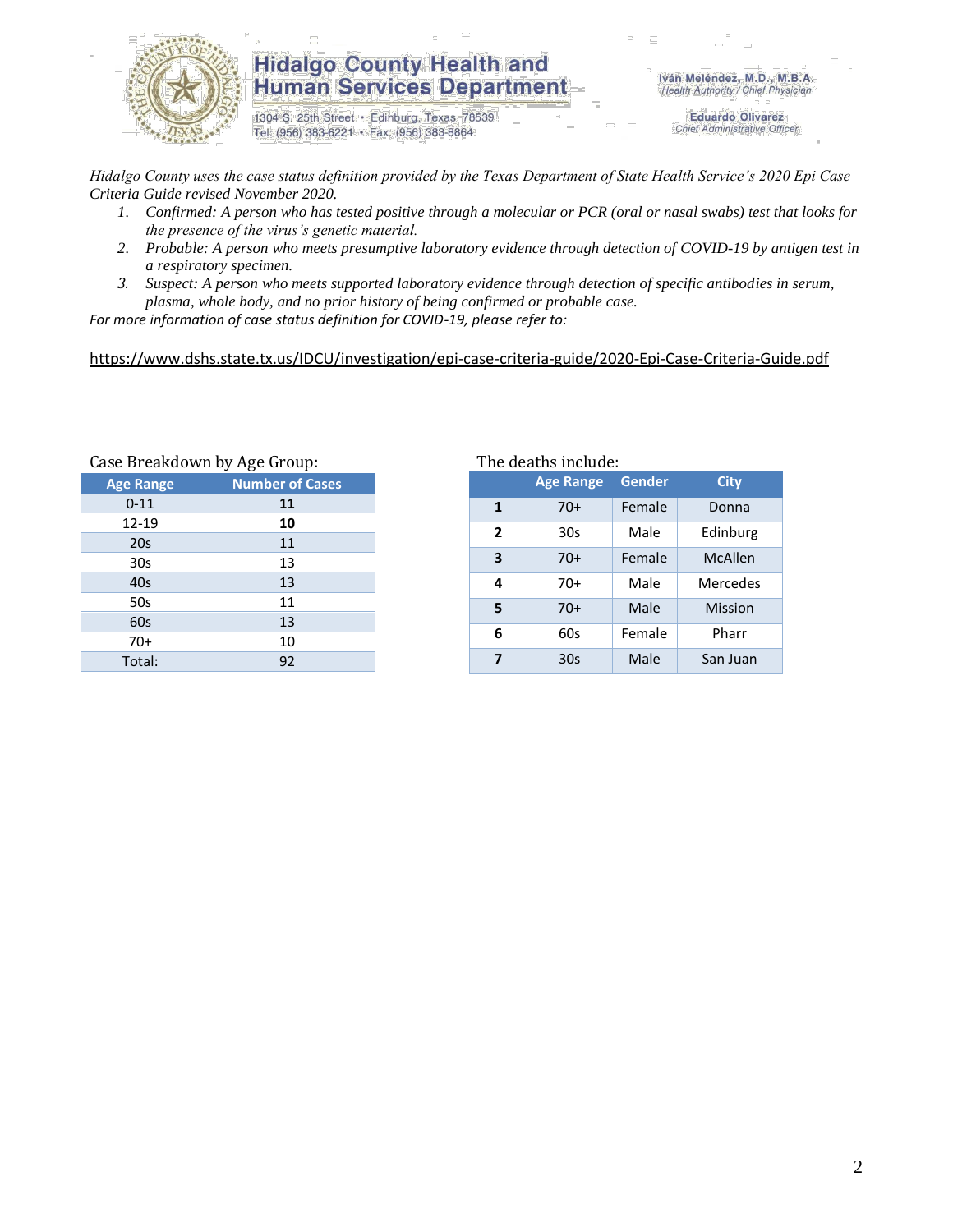

# **Hidalgo County Health and<br>Human Services Department**

1304 S. 25th Street · Edinburg, Texas 78539<br>Tel: (956) 383-6221 · Fax: (956) 383-8864

Eduardo Olivarez<br>Chief Administrative Officer

### Wednesday, March 16, 2022 positive cases include:

|                         | <b>Age Range</b> | Gender | <b>City</b> |    | <b>Age Range</b> | <b>Gender</b>                                                                                              | <b>City</b> |
|-------------------------|------------------|--------|-------------|----|------------------|------------------------------------------------------------------------------------------------------------|-------------|
| $\mathbf{1}$            | 20s              | M      | Alamo       | 47 | 60s              | M                                                                                                          | McAllen     |
| 2                       | 40s              | F      | Alamo       | 48 | 50s              | F                                                                                                          | Mercedes    |
| 3                       | $70+$            | F      | Alamo       | 49 | $0 - 19$         | F                                                                                                          | Mission     |
| 4                       | $70+$            | F      | Alamo       | 50 | $0 - 19$         | F                                                                                                          | Mission     |
| 5                       | 20s              | F      | Alton       | 51 | $0 - 19$         | F                                                                                                          | Mission     |
| 6                       | 20s              | F      | Alton       | 52 | $0 - 19$         | F                                                                                                          | Mission     |
| $\overline{\mathbf{z}}$ | 30s              | M      | Alton       | 53 | $0 - 19$         | M                                                                                                          | Mission     |
| 8                       | $0 - 19$         | F      | Donna       | 54 | $0 - 19$         | M                                                                                                          | Mission     |
| 9                       | 30s              | M      | Donna       | 55 | $0 - 19$         | F                                                                                                          | Mission     |
| 10                      | 30s              | F      | Donna       | 56 | 20s              | F                                                                                                          | Mission     |
| 11                      | 40s              | F      | Donna       | 57 | 30 <sub>s</sub>  | $\mathsf{M}% _{T}=\mathsf{M}_{T}\!\left( a,b\right) ,\ \mathsf{M}_{T}=\mathsf{M}_{T}\!\left( a,b\right) ,$ | Mission     |
| 12                      | 40s              | F      | Donna       | 58 | 30 <sub>s</sub>  | F                                                                                                          | Mission     |
| 13                      | $0 - 19$         | M      | Edinburg    | 59 | 30s              | F                                                                                                          | Mission     |
| 14                      | $0 - 19$         | М      | Edinburg    | 60 | 30 <sub>s</sub>  | M                                                                                                          | Mission     |
| 15                      | $0 - 19$         | F      | Edinburg    | 61 | 30s              | F                                                                                                          | Mission     |
| 16                      | 20s              | F      | Edinburg    | 62 | 50s              | F                                                                                                          | Mission     |
| 17                      | 30s              | F      | Edinburg    | 63 | 60s              | M                                                                                                          | Mission     |
| 18                      | 30s              | F      | Edinburg    | 64 | 60s              | F                                                                                                          | Mission     |
| 19                      | 30s              | M      | Edinburg    | 65 | 60s              | F                                                                                                          | Mission     |
| 20                      | 40s              | F      | Edinburg    | 66 | 60s              | M                                                                                                          | Mission     |
| 21                      | 40s              | F      | Edinburg    | 67 | $0 - 19$         | M                                                                                                          | Pharr       |
| 22                      | 50s              | F      | Edinburg    | 68 | $0 - 19$         | M                                                                                                          | Pharr       |
| 23                      | 50s              | F      | Edinburg    | 69 | 20s              | M                                                                                                          | Pharr       |
| 24                      | 50s              | F      | Edinburg    | 70 | 40s              | F                                                                                                          | Pharr       |
| 25                      | 50s              | F      | Edinburg    | 71 | 40s              | $\mathsf{M}% _{T}=\mathsf{M}_{T}\!\left( a,b\right) ,\ \mathsf{M}_{T}=\mathsf{M}_{T}\!\left( a,b\right) ,$ | Pharr       |
| 26                      | 60s              | F      | Edinburg    | 72 | 50s              | F                                                                                                          | Pharr       |
| 27                      | 60s              | F      | Edinburg    | 73 | 60s              | F                                                                                                          | Pharr       |
| 28                      | $70+$            | F      | Edinburg    | 74 | 60s              | M                                                                                                          | Pharr       |
| 29                      | $70+$            | F      | Edinburg    | 75 | 60s              | M                                                                                                          | Pharr       |
| 30                      | $70+$            | F      | Edinburg    | 76 | 60s              | F                                                                                                          | Pharr       |
| 31                      | $70+$            | M      | Edinburg    | 77 | $70+$            | F                                                                                                          | Pharr       |
| 32                      | $0 - 19$         | F      | McAllen     | 78 | $70+$            | F                                                                                                          | Pharr       |
| 33                      | $0 - 19$         | M      | McAllen     | 79 | $0 - 19$         | F                                                                                                          | San Juan    |
| 34                      | $0 - 19$         | F      | McAllen     | 80 | $0 - 19$         | M                                                                                                          | San Juan    |
| 35                      | $0 - 19$         | F      | McAllen     | 81 | 20s              | M                                                                                                          | San Juan    |